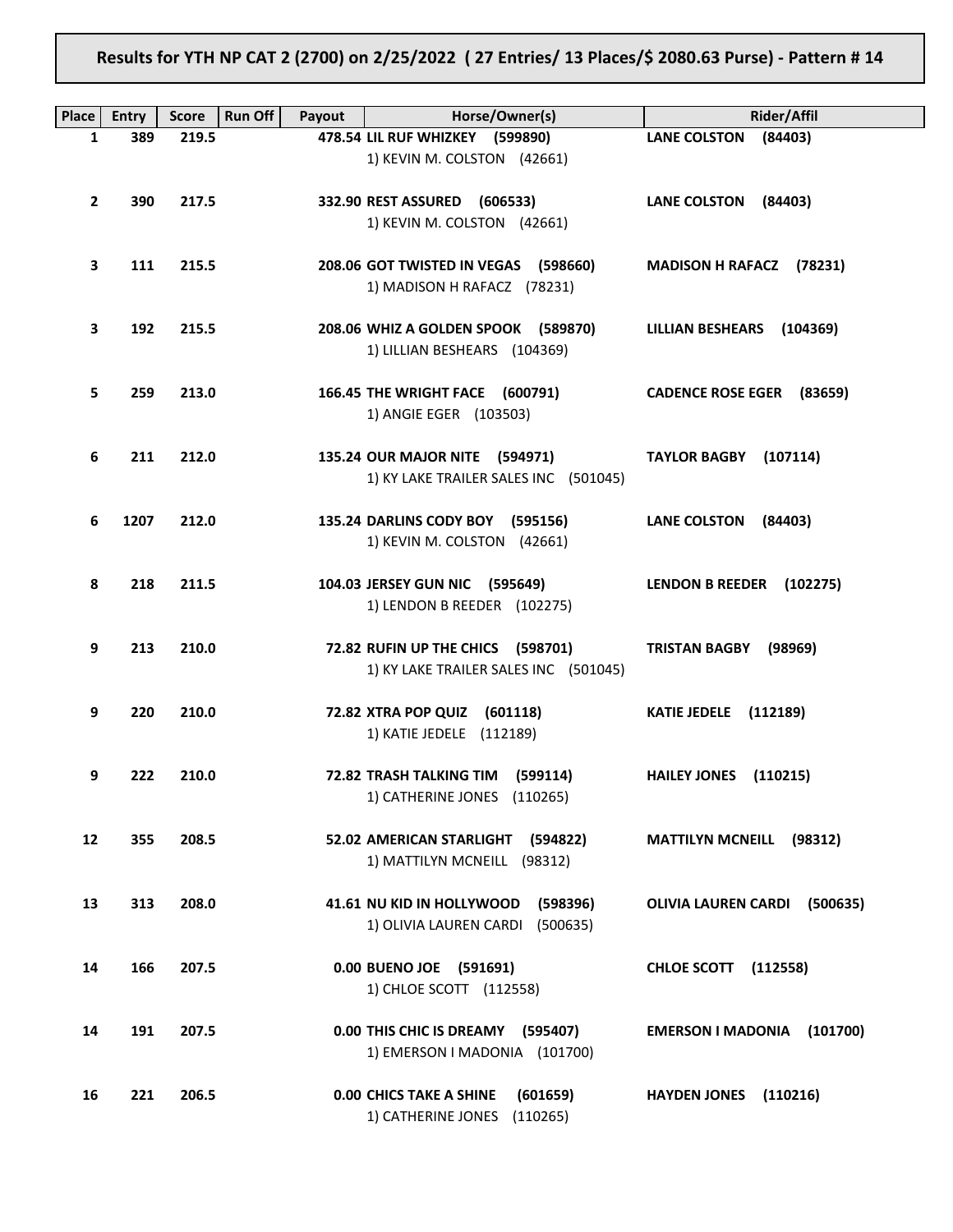| 17 | 298 | 205.0 | 0.00 STEP IT UP DOCTOR (600967)<br>1) SOFIA L TIECHE (500600)       | <b>SOFIA L TIECHE</b><br>(500600)    |
|----|-----|-------|---------------------------------------------------------------------|--------------------------------------|
| 18 | 336 | 204.0 | 0.00 ALOTTA RUF PLAY (588653)<br>1) ALEX LOFTIN (109457)            | <b>ALEX LOFTIN</b><br>(109457)       |
| 19 | 388 | 201.0 | 0.00 KASHIN LIL JOE (590741)<br>1) SHELLY H WOLDENBERG (104845)     | SHELLY H WOLDENBERG<br>(104845)      |
| 20 | 153 | 200.5 | 0.00 SMILING AT YOU (594263)<br>1) AMBER C. MEEKER (106349)         | <b>AMBER C. MEEKER</b><br>(106349)   |
| 21 | 248 | 198.5 | 0.00 DP SHININ NITE (590856)<br>1) CAYLEE B HOWERTON (102229)       | <b>CAYLEE B HOWERTON</b><br>(102229) |
| 21 | 258 | 198.5 | 0.00 REVOLUTION TWISTER<br>(606678)<br>1) JENNA WOODY (108702)      | <b>JENNA WOODY</b><br>(108702)       |
| 23 | 302 | 195.5 | 0.00 CODES SHOW STOPPER (600961)<br>1) SOFIA L TIECHE (500600)      | <b>SOFIA L TIECHE</b><br>(500600)    |
| 24 | 344 | 194.5 | 0.00 THE SUPER SPOOK (603955)<br>1) PAYTON BUNDY (500736)           | <b>PAYTON BUNDY</b><br>(500736)      |
| 25 | 212 | 193.5 | 0.00 SPOOKGOTITSMOKN (603239)<br>1) TERESA WYNN (45231)             | <b>TRISTAN BAGBY</b><br>(98969)      |
| 26 | 280 | 188.0 | <b>0.00 CAPITAN INFERNO</b><br>(655345)<br>1) MASON DORSEY (107332) | <b>MASON DORSEY</b><br>(107332)      |
| 27 | 110 | 0.0   | 0.00 DUNIT THE MAGNUM WAY (602679)<br>1) SHANNON L RAFACZ (7914)    | <b>MADISON H RAFACZ</b><br>(78231)   |

Show Secretary: